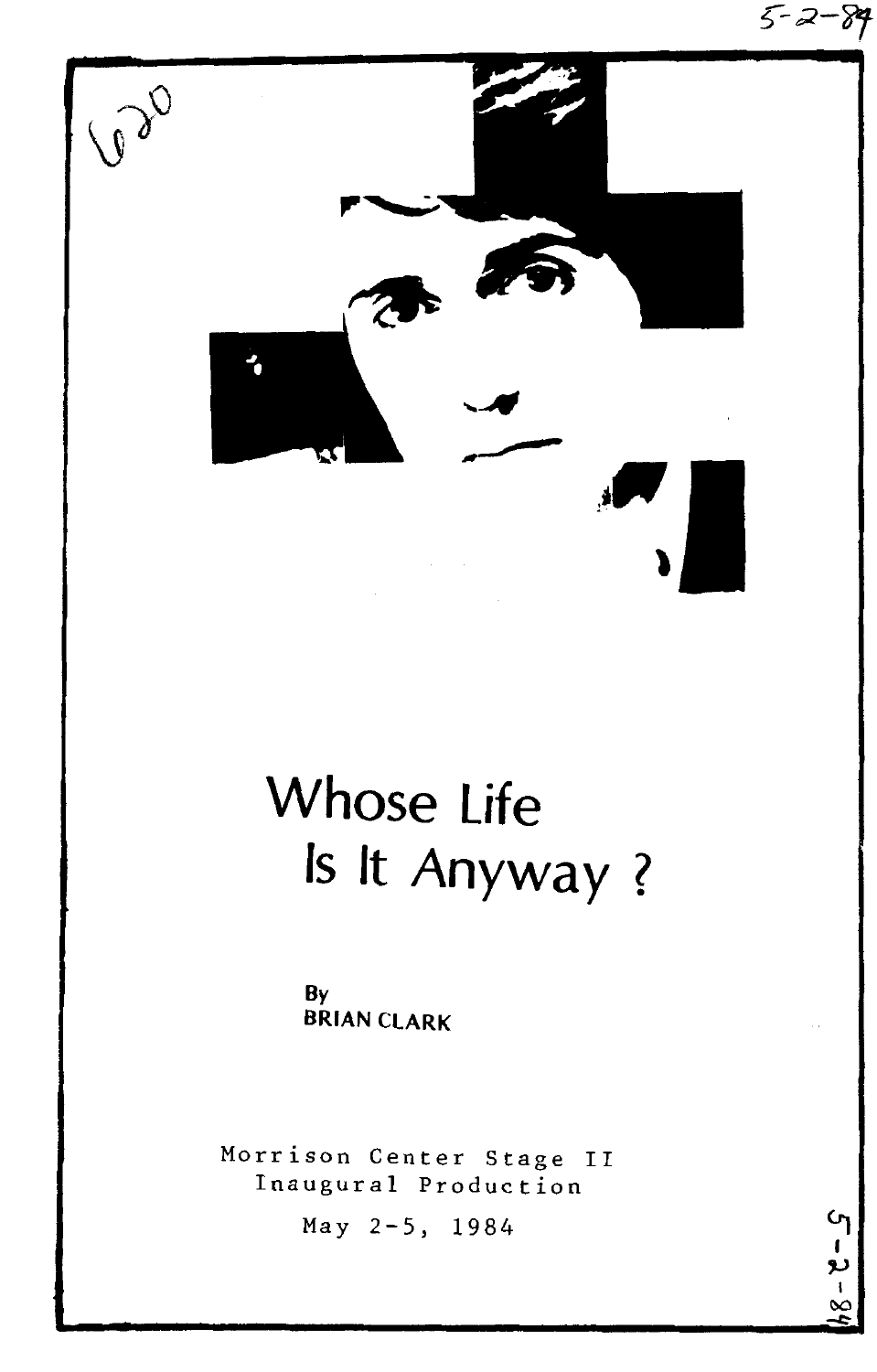## BOISE STATE UNIVERSITY DEPARTMENT OF THEATRE ARTS

## presents

a Showcase Production

## of

WHOSE LIFE IS IT ANYWAY?\*

by Brian Clark

# CAST

| Ken HarrisonRod Wolfe                      |
|--------------------------------------------|
| Sister AndersonViolet Lynch                |
| Kay SadlerKelly Miller                     |
| JohnLouard Crumbaugh III                   |
|                                            |
| Dr. Michelle EmersonPamela Caprice de Jong |
| Gillian BoyleLinda Emery                   |
| Paula HillBolly Holsinger                  |
| Dr. TraversGreg Despopoulos                |
| Mr. KershawRobert E. Riddle Sr.            |
| Andrew EdenMichael Hartwell                |
|                                            |
| Mr. Justice MillhouseNick Michas           |
|                                            |

## SETTING

TIME: The Present PLACE: A Hospital somewhere in the United States.

There will be a 15 minute intermission between acts.

\*Produced by arrangement with THE DRAMATIC PUBLISHING COMPANY of Chicago.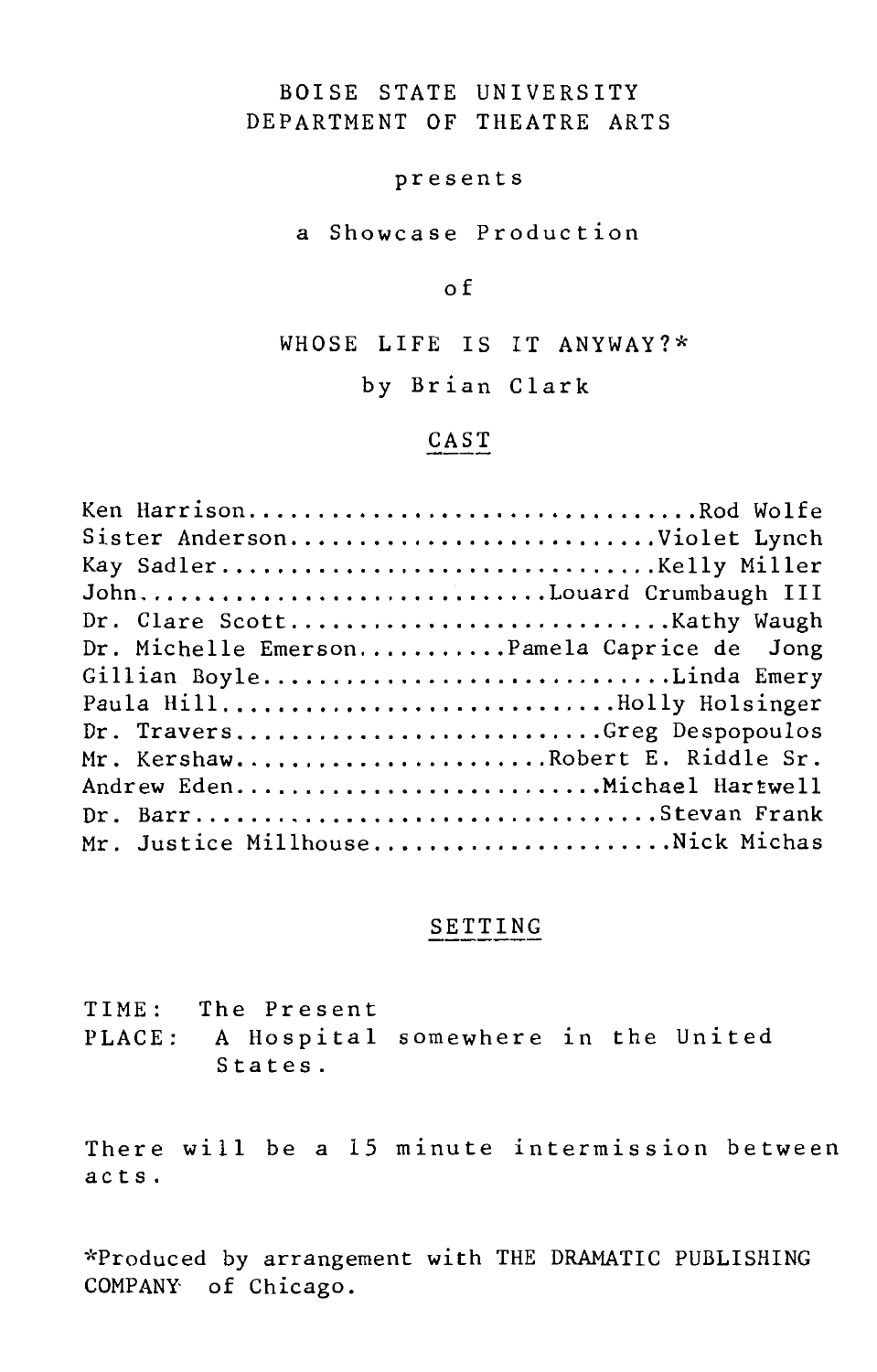## PRODUCTION STAFF

| DirectorRichard Jung                                             |
|------------------------------------------------------------------|
| Set DesignerChris Anderson                                       |
| Light DesignerJonathan Langrell                                  |
| Costume DesignerNancy Berger                                     |
| Publicity Director and AssistantC.E.Lauterbach<br>Carol Spafford |
| Box OfficeClydeene Babcock                                       |
| Assistant DirectorLorena Davis                                   |
| Stage ManagerKathy Ferris                                        |
| House ManagerDebbie DeNinno                                      |

## PRODUCTION CREWS

Setting Mike Matlock Members of Technical Theatre Lab TA 118

Costumes

Nancy Berger Violet Lynch Sound

Lighting Jon Langrell

Jane F. Hoene

Properties Lorena Davis

## SPECIAL ACKNOWLEDGEMENTS

BSU Nursing Department, Shaw Surgical Company, Charles Scheer, Brad Martin, and a special thanks to Dr. Lauterbach for his help and understanding.